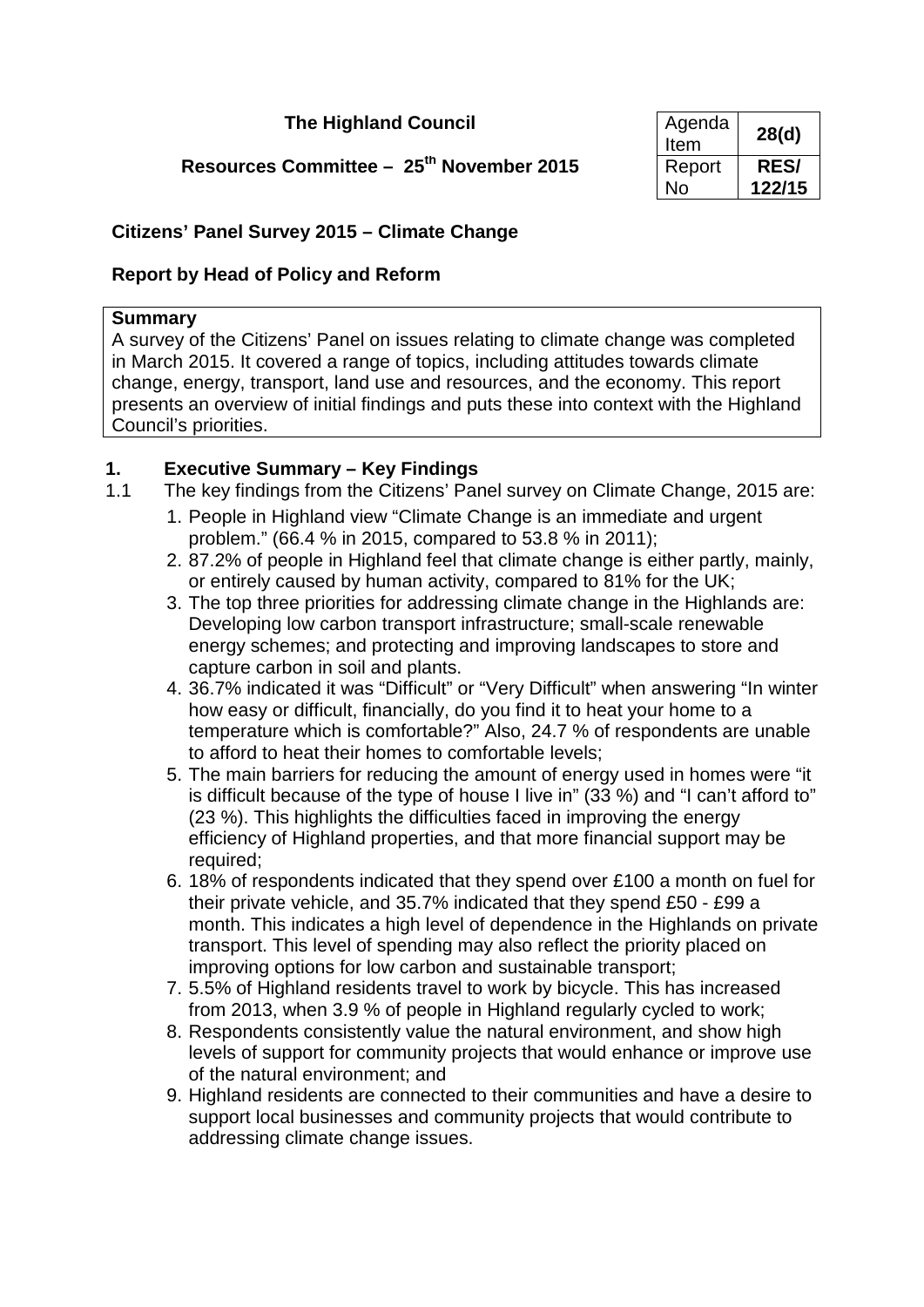# **2. Background**

- A survey of the Citizens' Panel on issues relating to climate change was completed in May 2015. The survey covered a range of topics, including attitudes towards climate change, energy, transport, land use and resources, and the economy. This report presents an overview of the initial findings from this survey. The data provided by this survey illustrates some key priorities that Highland residents feel are important in relation to climate change issues.
- 2.2 The 44 questions in the survey were designed based on a number of factors: A survey conducted by the Council in 2011 on attitudes towards climate change; priorities identified through the Carbon CLEVER conference in 2014; and questions asked in national surveys to allow the Highland response to be compared to national trends.
- 2.3 The questionnaire was sent to the Citizens' Panel of 2,439 people, which is designed to be representative of the adult population in Highland. A response rate of 42% (1,027 responses) was achieved. The response rate means that a 95% confidence level was achieved with a +/- 3% confidence interval. This means that we can be 95% confident that if the entire adult Highland population had been surveyed the responses they would give would have been within  $+$ /- 3 % of those provided by the panel<sup>[1](#page-0-0)</sup>.
- 2.4 This report provides the responses on key questions. The survey is a rich source of information and further analysis and the data will be published on the Highland Council website in due course.

<sup>&</sup>lt;sup>1</sup> Whilst this is a small margin of error, not all respondents answered every question. The data needs to be treated accordingly.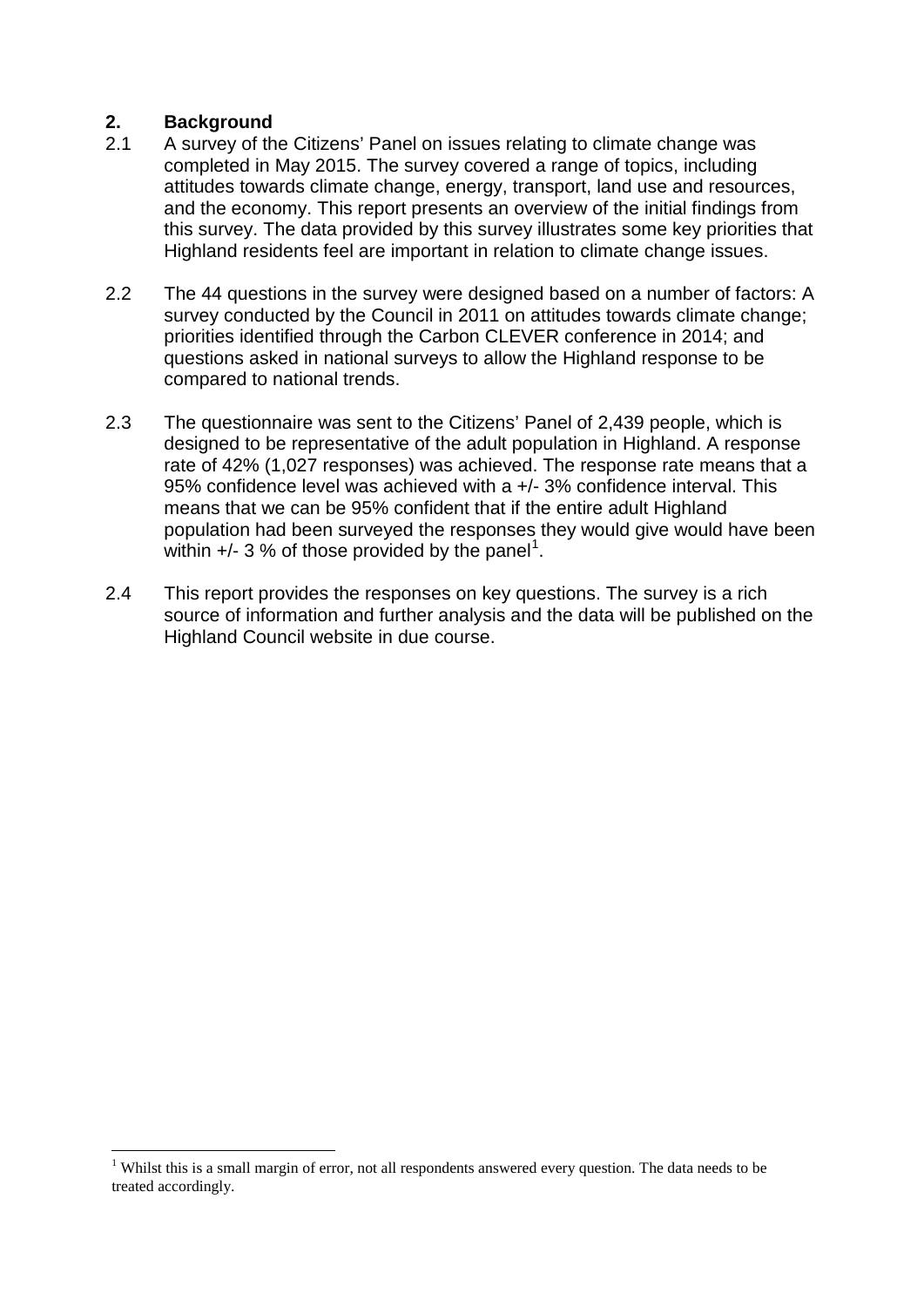# **3. Attitudes towards Climate Change**

### 3.1 Question: *"Which of these statements, if any, comes closest to your view?"*

- a) Climate change is an immediate and urgent problem
- b) Climate change is more of a problem for the future
- c) Climate change is not really a problem
- d) I'm still not convinced that climate change is happening
- e) None of these
- f) Don't know



**Figure 1:** Views on climate change. Data from the 2015 Citizens' Panel survey - Climate Change (989 respondents), and the Highland Council 2011 Public Performance Survey.

- 3.2 Approximately two thirds of respondents to the Citizens' Panel Survey 2015, indicate that "Climate Change is an immediate and urgent problem." This has increased from that reported in a similar survey conducted by the Council in 2011, when 53.8% agreed with this statement.
- 3.3 From 2013, the Scottish Household Survey has included the same question, and it was previously contained in the Scottish Environmental Attitudes and Behaviours Survey 2008. In 2014, 45% of people surveyed in Scotland viewed climate change as an immediate and urgent problem. People in Highland are more likely to see climate change as an immediate and urgent problem than in Scotland as a whole based on the 2015 survey responses.
- 3.4 The difference in survey responses could be due to Highland experiencing more events associated to climate change, such as more severe weather events or changes in rainfall patterns. Additionally, Highland residents may have a greater awareness of the natural environment, which tends to increase awareness of climate change.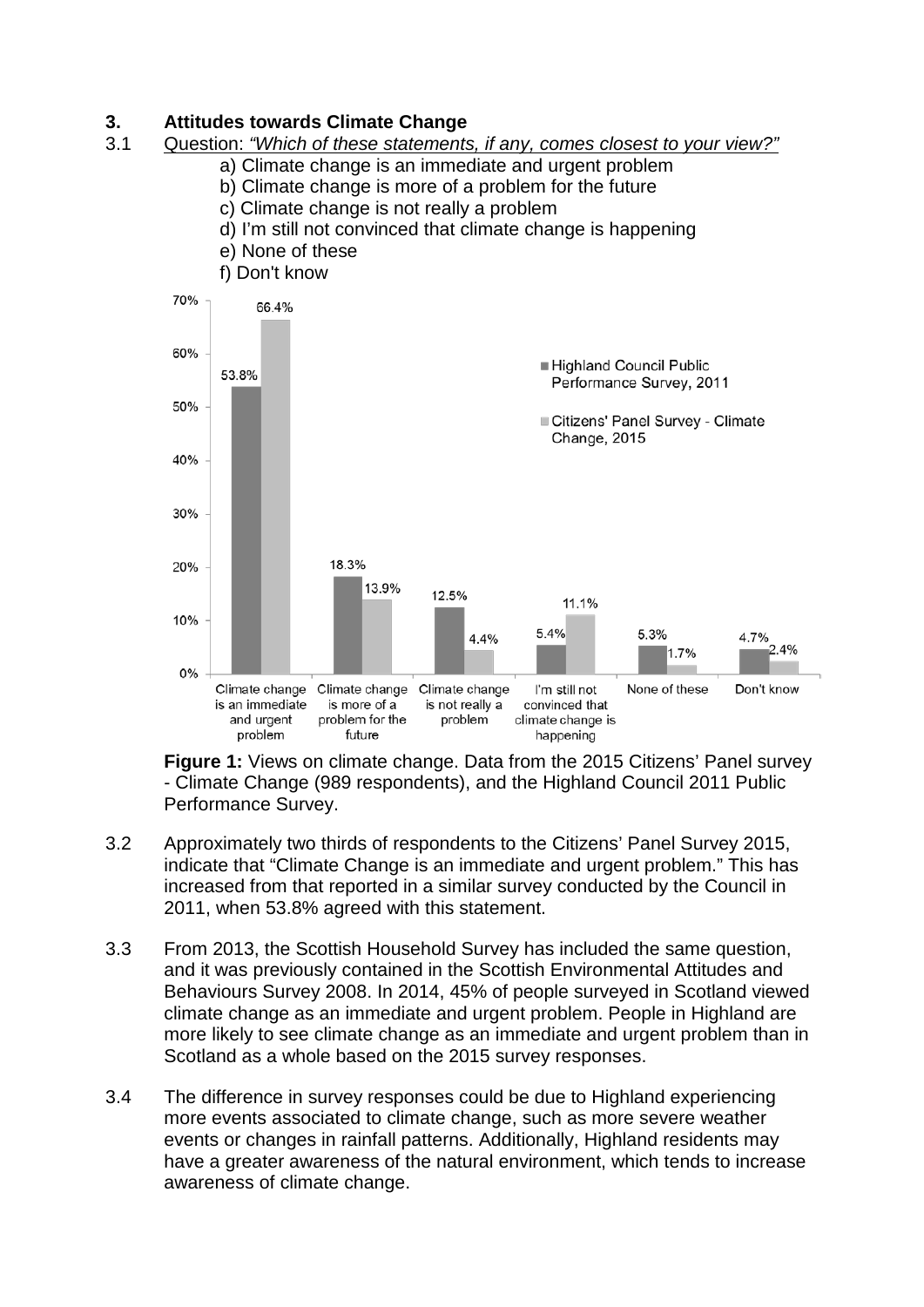### 3.5 Question: *"Thinking about the causes of climate change, which, if any, of the following best describes your opinion?"*

- a) Climate change is entirely caused by natural processes
- b) Climate change is mainly caused by natural processes
- c) Climate change is partly caused by natural processes and partly caused by human activity
- d) Climate change is mainly caused by human activity
- e) Climate change is entirely caused by human activity
- f) I think there is no such thing as climate change
- g) Don't know

3.6



**Figure 2:** Comparison of perceptions on the causes of climate change. Citizens' Panel Survey,1019 responses, and the Department of Energy and Climate Change (DECC) Public Attitude Tracking survey 2015.

3.7 87.2% of respondents to the Citizens' Panel survey indicated that climate change is either partly, mainly, or entirely caused by human activity, compared to 81% for the UK as a whole. The majority (53.4%) of people in Highland feel that climate change is partly caused by natural processes and partly caused by human activity.

## **4. Key priorities for the Highlands**

- 4.1 Question: *"There are many initiatives that can reduce carbon emissions in the Highland area. Which of the following options do you think are most important?"*
	- a) Small renewable energy schemes (e.g., solar panels)
	- b) Large scale renewable energy installations
	- c) Low carbon transport infrastructure (e.g. improved public transport options, safe cycling and walking routes, electric vehicle charging points)
	- d) Protecting and improving landscapes so that carbon is stored in soils and plants rather than in the air (e.g. Peatland and forestry restoration schemes)
	- e) The creation of jobs in new low carbon industries (e.g. renewable energy)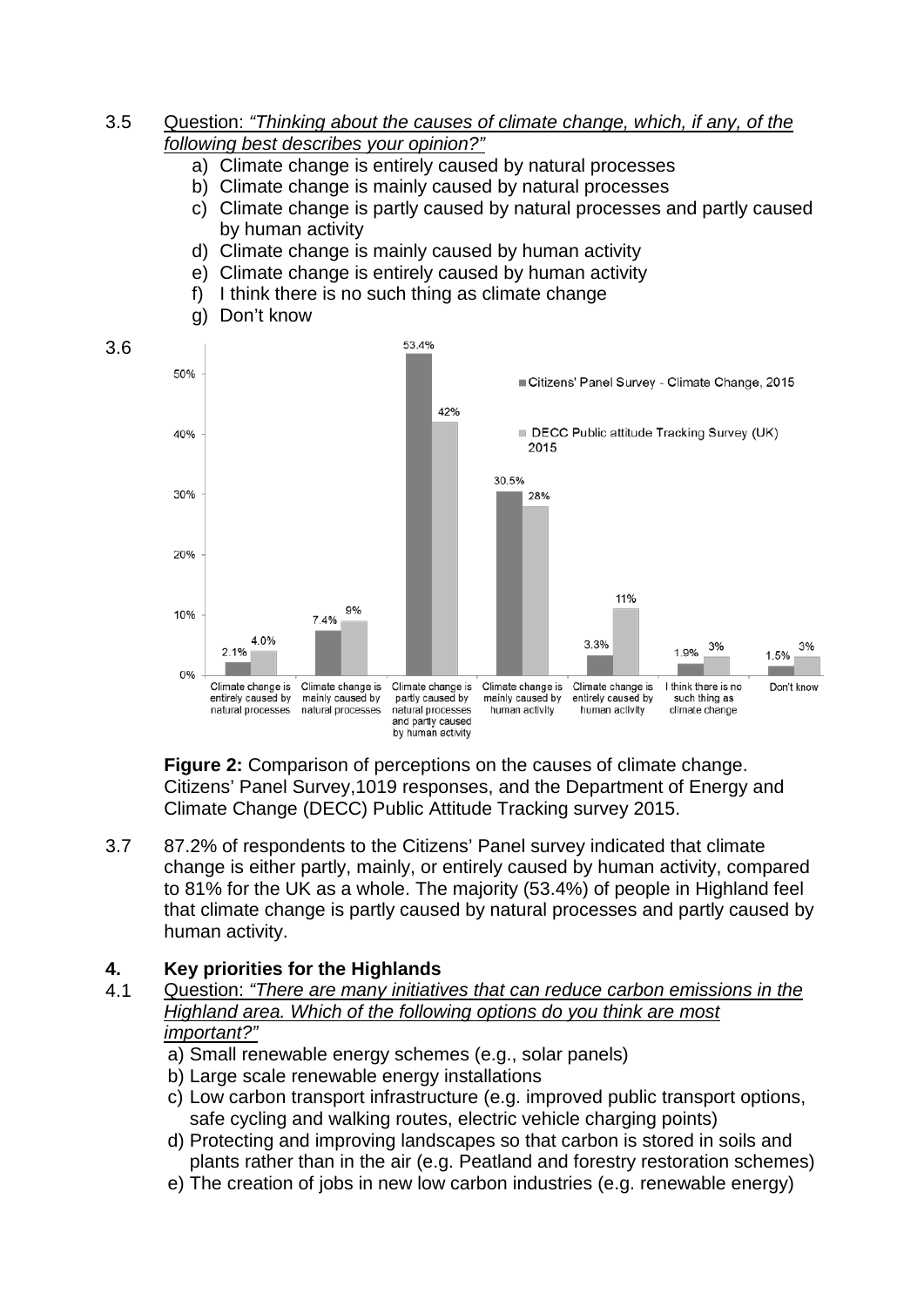| 4.2 | <b>Table 1: "Addressing carbon emissions in Highland", 959 responses</b> |  |  |
|-----|--------------------------------------------------------------------------|--|--|
|     |                                                                          |  |  |

|                                                                                                                  | <b>Most Important</b> Least Important |      |      |      |      |
|------------------------------------------------------------------------------------------------------------------|---------------------------------------|------|------|------|------|
|                                                                                                                  | 1                                     | 2    | 3    | 4    | 5    |
|                                                                                                                  | (%)                                   |      |      |      |      |
| a) Small renewable energy schemes                                                                                | 19.5                                  | 27.7 | 22.2 | 18.6 | 12.0 |
| b) Large scale renewable energy<br>installations                                                                 | 24.1                                  | 17.2 | 20.0 | 17.5 | 21.2 |
| c) Low carbon transport infrastructure                                                                           | 21.4                                  | 24.7 | 26.0 | 19.4 | 8.5  |
| d) Protecting and improving landscapes<br>so that carbon is stored in soils and<br>plants rather than in the air | 28.3                                  | 19.7 | 16.9 | 20.9 | 14.3 |
| e) The creation of jobs in new low<br>carbon industries                                                          | 6.7                                   | 10.6 | 14.8 | 23.7 | 44.2 |

4.3 By totalling the percentages for respondents' top three choices, the top priorities for addressing climate change in the Highlands are (in order):

- Developing low carbon transport infrastructure
- Small-scale renewable energy schemes
- Protecting and improving landscapes to store and capture carbon in soil and plants
- 4.4 These priorities are a reflection of how residents see the role of the Council in supporting climate change action in the region. By providing strategic direction and leadership in these areas, the Council has the opportunity to take significant steps to address climate change, build stronger partnerships with communities and external organisations, and deliver innovative change across the region. The priorities identified are aligned to a number of commitments in the Highland First programme, and also supported by other Council priorities.

### 4.5 Low Carbon Transport Infrastructure

This priority has close links to commitments in the Highland First programme, notably:

6. "…Public Transport: We will work with public transport providers to improve the integration of services for communities across Highland."

- 36. "Developing Local and National Infrastructure"
- 38. "Cycle Tracks"

70. "Transport" (Inverness City – the Capital of the Highlands)

The implementation of Council transport commitments should be done in a way that supports low carbon transport infrastructure choices, in line with the priorities identified by survey respondents. For example, 73% of respondents would be in favour of installing electric vehicle charging points in their local communities.

4.6 Small-scale renewable energy schemes

The Highland First programme commits to "Helping communities reduce their energy use and costs", commitment 7. Developing small-scale, potentially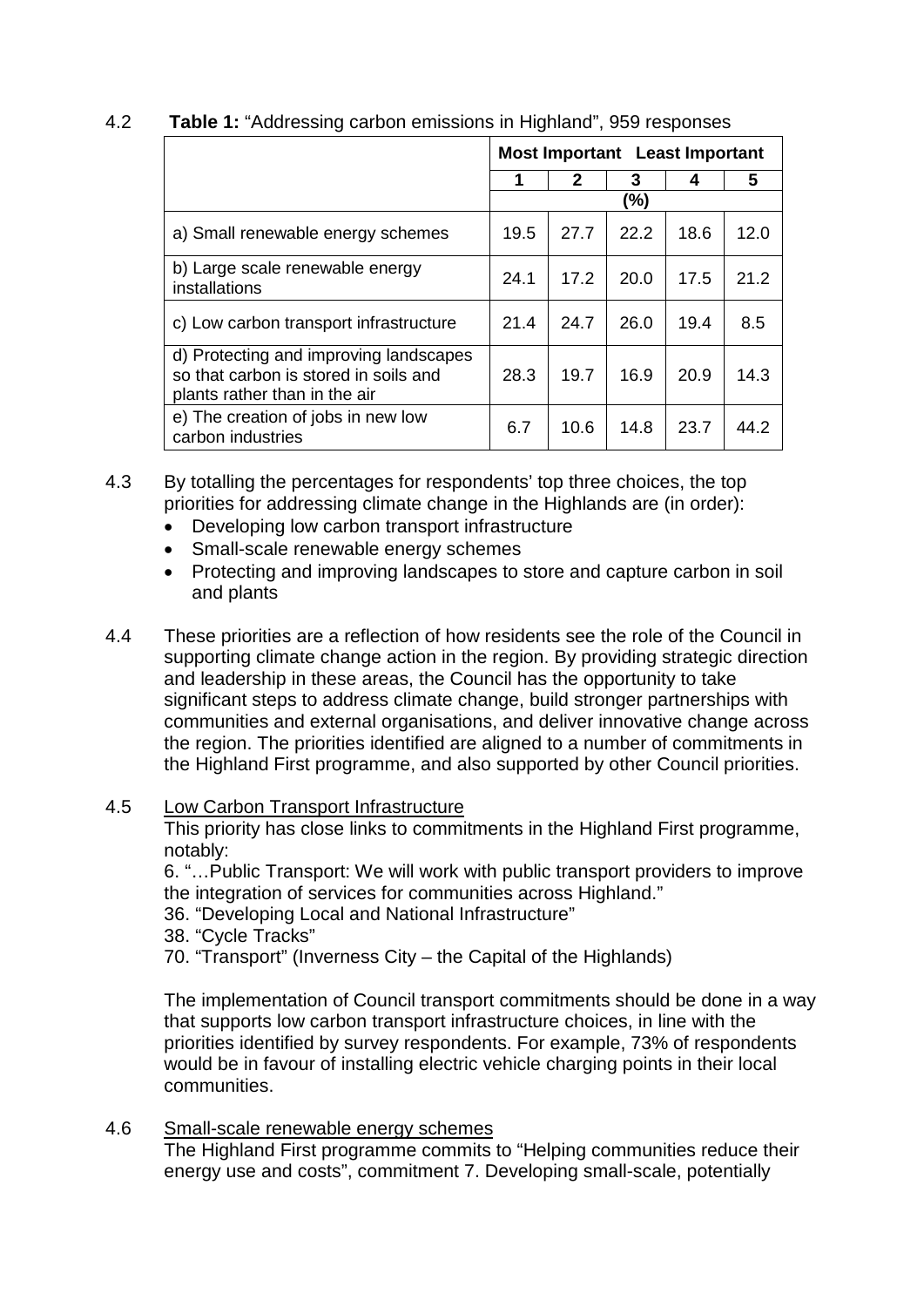community-owned renewable schemes could help to deliver this commitment by providing low cost energy. It could also provide an opportunity for communities to generate income by selling excess energy to the grid.

4.7 45% of respondents indicated they would be interested in financially supporting community renewable energy schemes. Work to reduce grid access charges (Highland First: "Grid Connections") will also help to encourage renewable energy generation in the Highlands.

### 4.8 Protecting and improving landscapes to store and capture carbon in soil and plants

Respondents consistently value the natural environment throughout the survey, and show high levels of support for community projects that would enhance or improve use of the natural environment. 86% of respondents *"strongly agree"*  or *"agree"* with the statement: *"Improving access to the natural environment can help to protect it, and encourage people to access, manage, and improve the environment they live in."* 

4.9 Highland First makes a number of commitments that link to improving the natural environment of the Highlands. For example, commitments to improve and promote the positive impact of tourism (Highland First: "Tourism") will be enhanced by taking steps that improve the natural environment. Working with land managers (Highland First: "Forestry") and local communities to improve and protect this natural heritage in a way that also maximises the potential to store carbon in soil and vegetation could help to achieve both of these goals.

## **5. Energy**

- 5.1 36.7% of respondents indicated it was either "Difficult" or "Very Difficult" when responding to the question *"In winter how easy or difficult, financially, do you find it to heat your home to a temperature which is comfortable?"* The Scottish Government define a person as living in fuel poverty if, in order to maintain a satisfactory heating regime, they require to spend more than 10 per cent of their household income on all household fuel use. The most recent Scottish House Condition Survey has reported that in Highland Council approximately 50% of households are in fuel poverty which is the third highest of all local authorities in Scotland.
- 5.2 24.7% of respondents selected *"yes"* when answering the question *"Are you currently heating your home to a temperature below a level at which you are comfortable due to cost"*. This indicates that nearly a quarter of respondents are unable to afford to heat their homes to comfortable levels. This can lead to poor quality of life and health problems which in turn will increase the costs on wider health and social services. Also, 27 % of respondents *"disagree"* or *"strongly disagree"* with the statement *"I am happy with my energy tariff"*
- 5.3 The main barriers for "*reducing the amount of energy you use in your home"*  were *"it is difficult because of the type of house I live in" (32.6%) and "I can't afford to" (22.7%)*. This highlights that it may be more difficult to improve the energy efficiency of properties in Highland, and also that more financial support may be required in the region.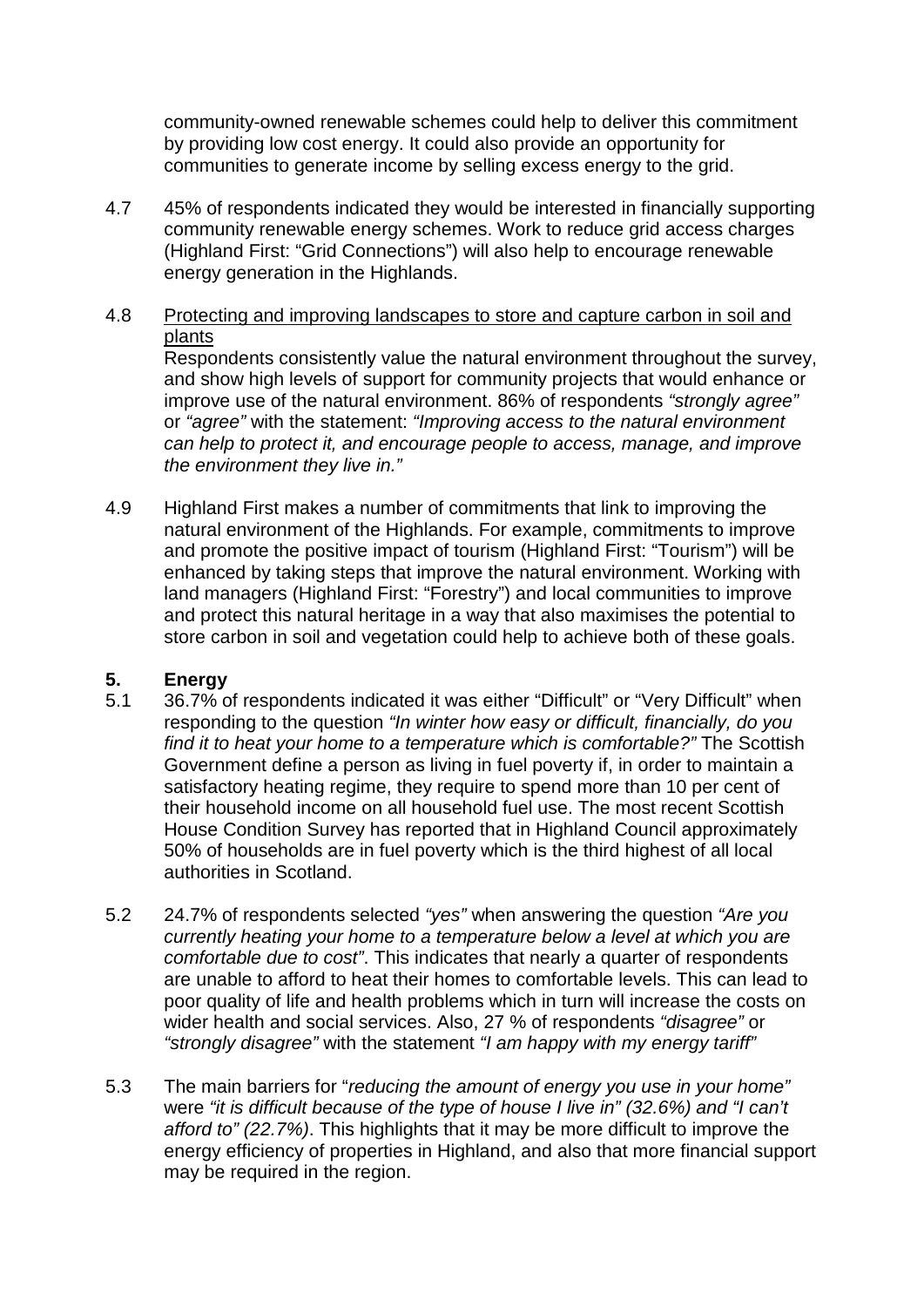- 5.4 When asked "What type of central heating does your accommodation have" Respondents answered: gas (37%), electric (18.9%), oil (37%), solid fuel (22.7%), biomass (2.5%), renewable system (2.9%). This corresponds with figures from the Department for Energy and Climate Change which estimates that 63% of Highland properties are not connected to mains gas supply.
- 5.5 Respondents indicated they had installed the following energy efficiency measure in their home: cavity wall insulation (38.1%); External wall insulation (14.9%); Loft insulation (88.9%); Energy efficient boiler (41.8%); Energy efficient light bulbs (84.1%); Smart energy meters (8.4%); Central heating timers (69.7%)*.* This data indicates that a number of quick and low cost measures to improve the energy efficiency of homes in Highland have been undertaken. Remaining measures to improve the energy efficiency of Highland homes are likely to be expensive e.g. External wall insulation or upgrading to an energy efficient boiler.

# **6. Transport**

- 18% of respondents indicated that they spend over £100 a month on fuel for their private vehicle, and 35.7% indicated that they spend £50 - £99 a month. This indicates a high level of dependence in the Highlands on private transport. This level of spending may also reflect the priority respondents placed on improving options for low carbon and sustainable transport, which could help to reduce transport costs and protect residents from future fuel price rises.
- 6.2 The survey shows that 5.5% of Highland residents travel to work by bicycle. This is higher than in 2013, when the Scottish Household Survey found that 3.9% of people in Highland regularly cycle to work. The 2011 Census found that across Scotland, 2 % of the population travelled to work by bicycle. The Scottish Cycling Action Plan has a target that by 2020, 10% of everyday journeys taken in Scotland will be by bike. For Inverness, the National census (2011) showed that 5.6 % of journeys to work are made by bicycle, higher than any other city in Scotland.
- 6.3 When asked *"Would any of the following encourage you to use public transport more often?"* the most popular options selected were: Increased frequency of service (62.9%); Improved timetable information (53%); and subsidised/ discounted tickets (51.4%). Respondents were not in favour of measures which would act as a disincentive to travel by car such as increased parking charges, although these have shown to be effective measures for changing behaviour elsewhere.

## **7. Land use and resources**

- 7.1 Respondents consistently value the natural environment, and show high levels of support for community projects that would enhance or improve use of the natural environment:
	- 86% of respondents *"strongly agree"* or *"agree"* with the statement: *"Improving access to the natural environment can help to protect it, and encourage people to access, manage, and improve the environment they live in."*
	- 79% of respondents indicated that it was "*very important*" to have public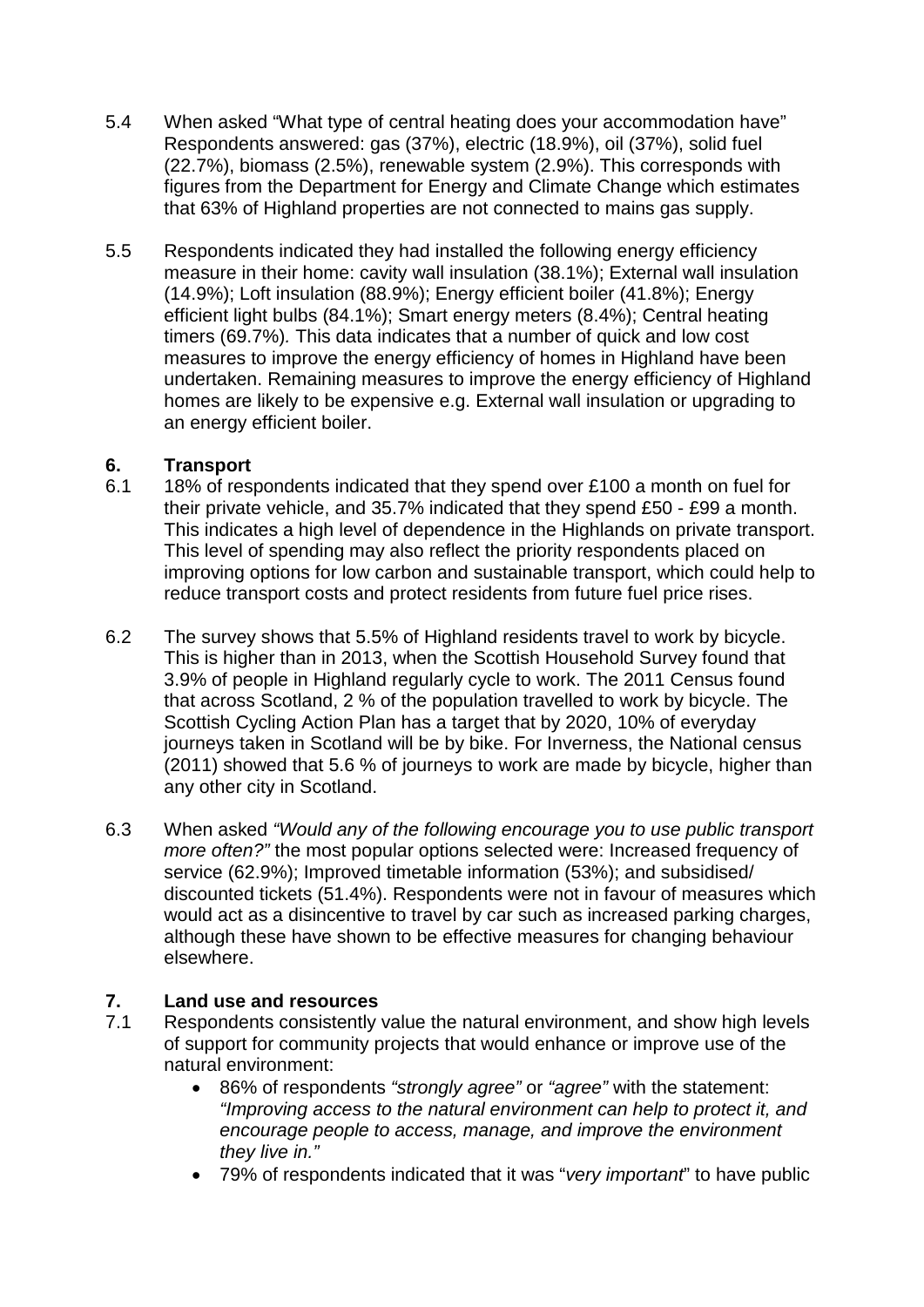gardens, parks, countryside or other green spaces nearby.

- 51.3% of respondents indicated that they *"definitely will support"* habitat restoration or tree planting projects and 34.9% of respondents *"definitely will support"* community growing or allotment schemes.
- 86% of respondents "Strongly Agree" or "Agree" with the statement *"To achieve a low carbon Highlands, it will be important to ensure that we protect, restore, and enhance the region's carbon stores."*
- 7.2 94% of respondents "Strongly Agree" or "Agree" that: *"Using resources more efficiently is an effective way to reduce the carbon footprint of the Highlands."* The Waste (Scotland) Regulations 2012 will enforce a ban on biodegradable municipal waste going to landfill from 2021, and, as outlined in the "Highland First" Programme the Council are committed to achieving this obligation.

### **8. Economy**

- 8.1 In order to continue to develop Highland as a diverse and thriving region, there needs to be a strong economy providing desirable job opportunities for local people. The survey indicates that Highland residents are connected to their communities and have a desire to support local businesses and community projects that would contribute to addressing climate change issues.
- 8.2 45% indicated that they would be interested in financially supporting community-owned renewable energy projects in their local area**.**
- 8.3 92% of respondents indicated their reason for *"buying locally sources products"* is to support local businesses, with 73% indicating that they prioritised *"locally sourced"* when buying fresh food.
- 8.4 21% of respondents who indicate they currently volunteer in a community group or organisation are currently taking action to address climate change or are involved in environmental sustainability.

# **9. Further analysis and reporting**

- The survey has provided a rich source of data. Further analysis will be undertaken to explore some topics in more detail, and this will be published on the Council's webpages and shared with partners. The findings of the survey will help in identifying priorities with community planning partners and to support relevant Council policies relating to land use, transport, the natural environment, affordable warmth and community action.
- 9.2 The survey has captured a large range of data on individual behaviours and preferences. If the survey was repeated in the future, this could be used to measure changes and trends in attitudes and ensure the Council is working on what is important to the Highland community.
- 9.3 The data is an excellent source of information to better understand fuel poverty in the Highlands. The Climate Change team will be working with Glasgow Caledonian University and other partners as part of a fully funded research project to better understand the costs of heating homes in rural areas in order to influence national policy on fuel poverty.